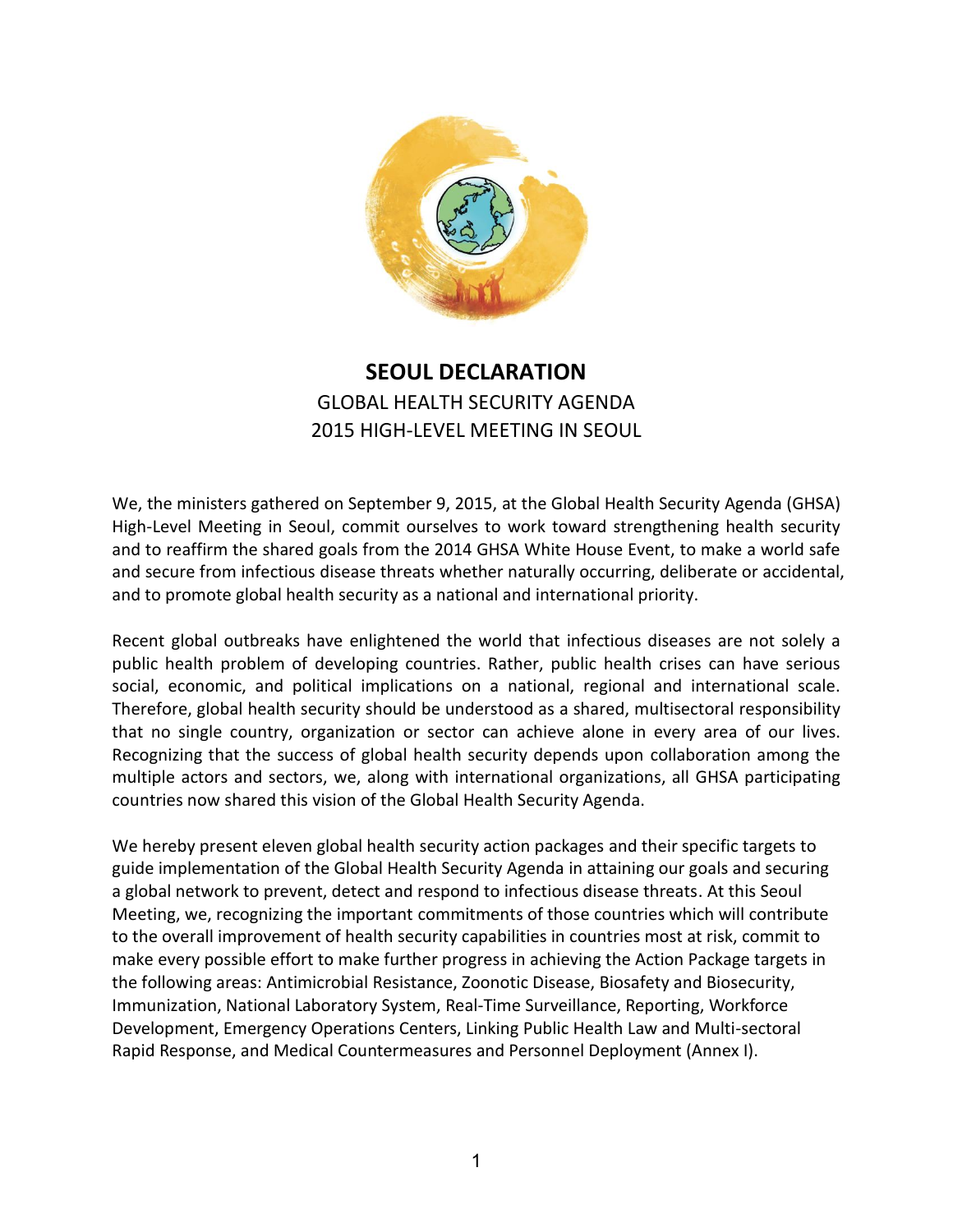We call on the GHSA participating countries and all countries to make an effort to strengthen their existing national health systems and to fully and rapidly comply with health security responsibilities required by the World Health Organization's International Health Regulations and other global health security frameworks, such as the World Organization for Animal Health's Performance of Veterinary Services Pathway. We encourage countries to support and participate in the GHSA external assessments, while fully taking into account the ongoing revision of the WHO IHR monitoring and evaluation process, to promote better understanding of gaps and needs within the context of these frameworks and to promote outreach activities with international organizations and non-governmental sector.

We pursue the Global Health Security Agenda to be a collaborative platform to achieve our goals by promoting regional and international cooperation for support and commitment for each other, which is also in alignment with the Sustainable Development Goals.

We will, at the national, regional, and global level, continue to make active and substantive efforts toward strengthening global health security and implementing commitments to achieve the targets of our Action Packages. We welcome information on the progress made in the field of health security since the 2014 GHSA White House Event provided by the participants at this 2015 GHSA High-Level Meeting in Seoul. We recognize that the Seoul Meeting is a crucial step to reaffirm our vision and goals. The next GHSA High-Level Meeting will be held in the Netherlands in 2016.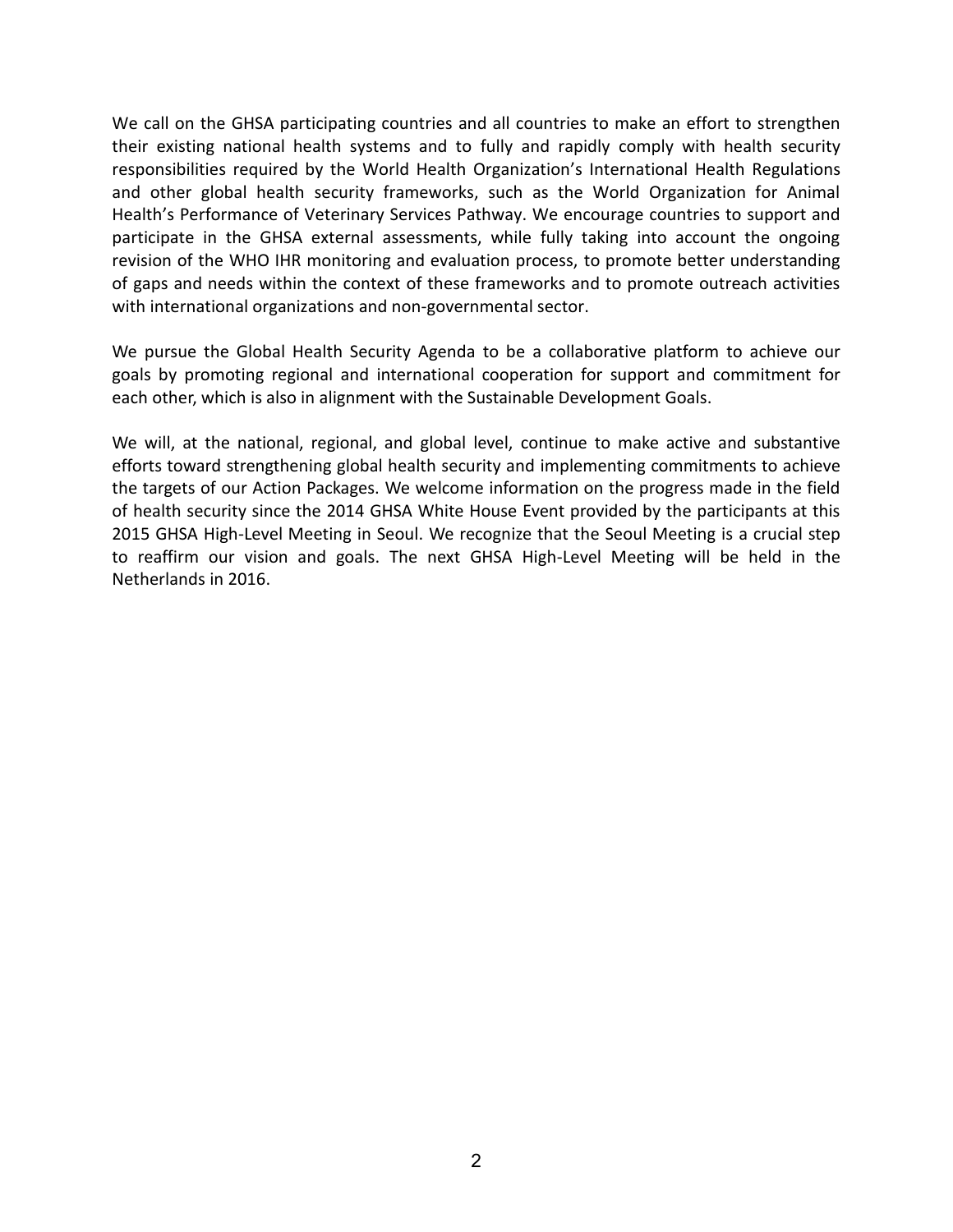## **Annex I. 11 GHSA Action Package Targets**

### **Antimicrobial Resistance**

Support work being coordinated by WHO, FAO, and OIE to develop an integrated and global package of activities to combat antimicrobial resistance, spanning human, animal, agricultural, food and environmental aspects (i.e. a one-health approach), including: a) Each country has its own national comprehensive plan to combat antimicrobial resistance; b) Strengthen surveillance and laboratory capacity at the national and international level following agreed international standards developed in the framework of the Global Action plan, considering existing standards and; c) Improved conservation of existing treatments and collaboration to support the sustainable development of new antibiotics, alternative treatments, preventive measures and rapid, point-ofcare diagnostics, including systems to preserve new antibiotics.

As Measured by: (1) Number of comprehensive plans to combat antimicrobial resistance agreed and implemented at a national level, and yearly reporting against progress towards implementation at the international level. (2) Number of countries actively participating in a twinning framework, with countries agreeing to assist other countries in developing and implementing comprehensive activities to combat antimicrobial resistance, including use of support provided by international bodies to improve the monitoring of antimicrobial usage and resistance in humans and animals.

### **Zoonotic Disease**

Adopted measured behaviors, policies and/or practices that minimize the spillover of zoonotic diseases from lower animals into human populations.

As Measured by: Identify the five zoonotic diseases/pathogens of greatest public health concern and strengthen existing surveillance systems for prioritized zoonosis.

## **Biosafety and Biosecurity**

A whole-of-government national biosafety and biosecurity system is in place, ensuring that especially dangerous pathogens are identified, held, secured and monitored in a minimal number of facilities according to best practices; biological risk management training and educational outreach are conducted to promote a shared culture of responsibility, reduce dual use risks, mitigate biological proliferation and deliberate use threats, and ensure safe transfer of biological agents; and country-specific biosafety and biosecurity legislation, laboratory licensing, and pathogen control measures are in place as appropriate.

As Measured by**:** Number of countries who have completed/Completion of a national framework and comprehensive oversight system for pathogen biosafety and biosecurity, strain collections, containment laboratories and monitoring systems that includes identification and storage of national strain collections in a minimal number of facilities.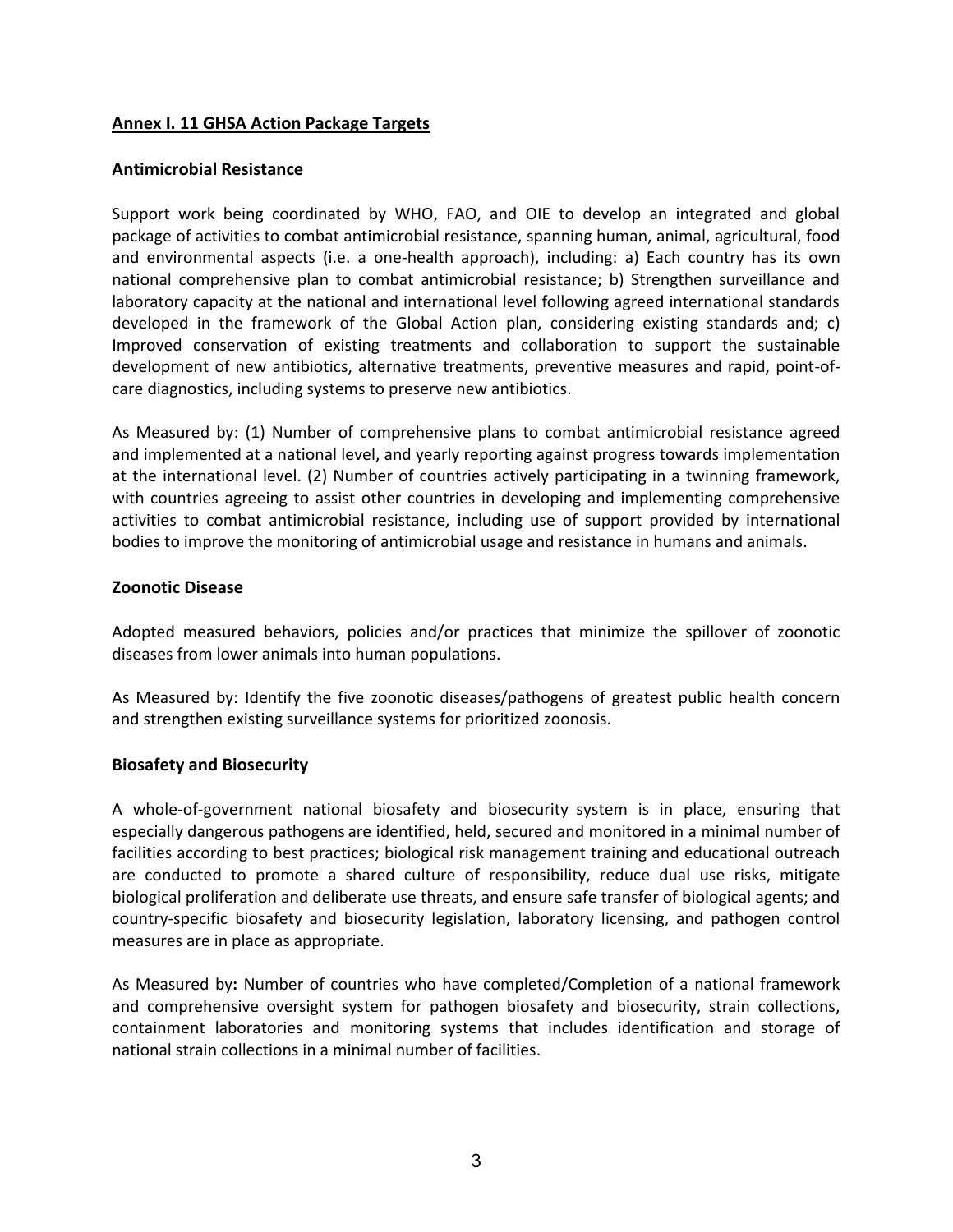## **Immunization**

A functioning national vaccine delivery system—with nationwide reach, effective distributions, access for marginalized populations, adequate cold chain, and ongoing quality control—that is able to respond to new disease threats.

As Measured by: At least 95% coverage of the country's fifteen-month-old population with at least one dose of measles-containing vaccine as demonstrated by coverage surveys or administrative data.

## **National Laboratory System**

Real-time biosurveillance with a national laboratory system and effective modern point-of-care and laboratory-based diagnostics.

As Measured by: A nationwide laboratory system able to reliably conduct at least five of the 10 core tests on appropriately identified and collected outbreak specimens transported safely and securely to accredited laboratoriess from at least 80 percent of districts in the country.

### **Real-Time Surveillance**

Strengthened foundational indicator- and event-based surveillance systems that are able to detect events of significance for public health, animal health and health security; improved communication and collaboration across sectors and between sub-national, national and international levels of authority regarding surveillance of events of public health significance; improved country and regional capacity to analyze and link data from and between strengthened, real-time surveillance systems, including interoperable, interconnected electronic reporting systems. This can include epidemiologic, clinical, laboratory, environmental testing, product safety and quality, and bioinformatics data; and advancement in fulfilling the core capacity requirements for surveillance in accordance with the IHR and the OIE standards.

As Measured by: Surveillance for at least three core syndromesindicative of potential public health emergencies conducted according to international standards.

## **Reporting**

Timely and accurate disease reporting according to WHO requirements and consistent coordination with FAO and OIE.

As Measured by: Number of countries trained for reporting of potential public health events of international concern to WHO and to other official reporting systems such as OIE-WAHIS. (and/or) Number of National IHR Focal Points connected to the learning package on reporting to WHO.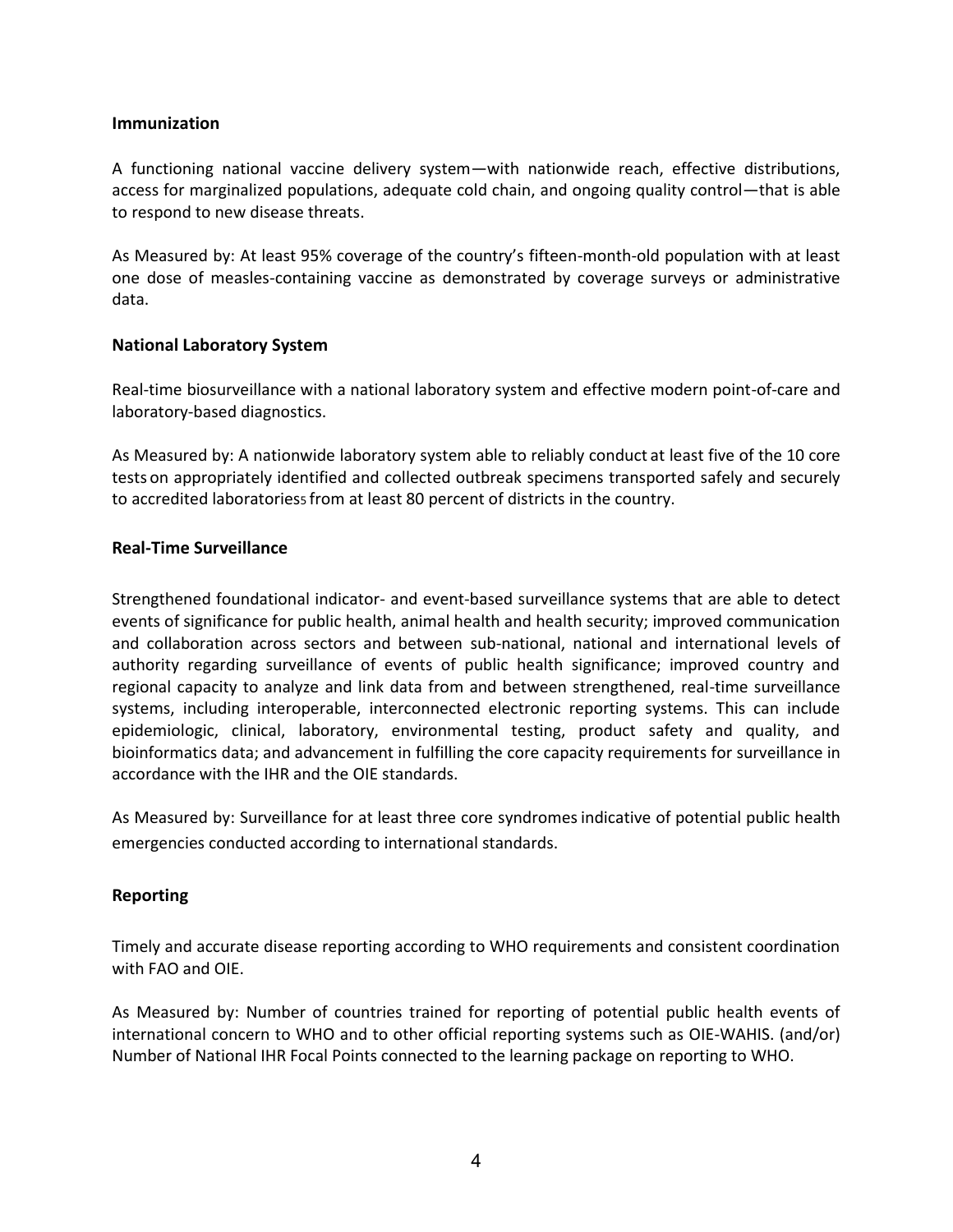### **Workforce Development**

A workforce including physicians, veterinarians, biostatisticians, laboratory scientists, farming/livestock professionals, and at least 1 trained field epidemiologist per 200,000 population, who can systematically cooperate to meet relevant IHR and PVS core competencies.

As Measured by: One trained field epidemiologist per 200,000 population, and one trained veterinarian per 400,000 animal units (or per 500,000 population), who can systematically cooperate to meet relevant IHR and PVS core competencies.

## **Emergency Operations Centers**

Every country will have a public health Emergency Operations Center (EOC) functioning according to minimum common standards; maintaining trained, functioning, multi-sectoral rapid response teams (RRTs) and "real-time" biosurveillance laboratory networks and information systems and trained EOC staff capable of activating a coordinated emergency response within 120 minutes of the identification of a public health emergency.

As Measured by: Documentation that a public health EOC meeting the above criteria is functioning.

### **Linking Public Health Law and Multi-sectoral Rapid Response**

In the event of a biological event of suspected or confirmed deliberate origin, a country will be able to conduct a rapid, multi-sectoral response, including the capacity to link public health and law enforcement, and to provide and/or request effective and timely international assistance, including to investigate alleged use events.

As Measured by: Evidence of at least 1 response within the previous year that effectively links public health and law enforcement, OR a formal exercise or simulation involving leadership from the country's public health and law enforcement communities.

#### **Medical Countermeasures and Personnel Deployment**

A national framework for transferring (sending and receiving) medical countermeasures and public health and medical personnel among international partners during public health emergencies.

As Measured by: Evidence of at least 1 response to a public health emergency within the previous year that demonstrates that the country sent or received medical countermeasures and personnel according to written national or international protocols, OR a formal exercise or simulation that demonstrates these things.